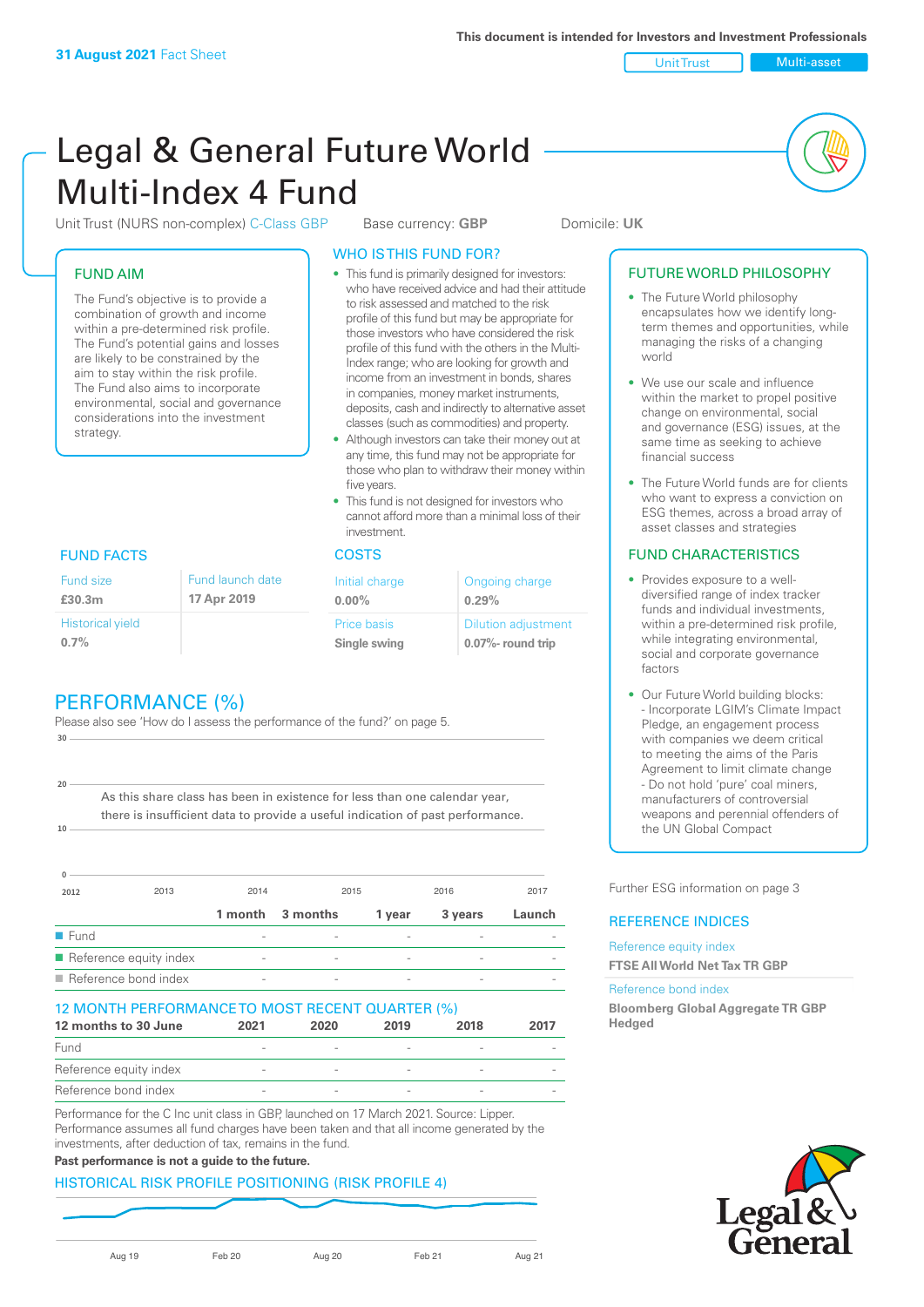Unit Trust (NURS non-complex) C-Class GBP

# PORTFOLIO BREAKDOWN

All data source LGIM unless otherwise stated. Totals may not sum due to rounding.





# FUND MANAGERS

The fund managers have responsibility for managing the multi-index fund range. They are part of the Multi-Asset Funds (MAF) team in LGIM. This team focuses on designing and managing multi-asset funds that are tailored to match the specific objectives of various client types. The team sits within a wider Asset Allocation team which combines both depth of experience with a broad range of expertise from different fields, including fund management, investment consulting and risk management roles.

# TOP 10 HOLDINGS (%)

| L&G FW ESG Developed Equity Index Fund                    |     |
|-----------------------------------------------------------|-----|
| L&G FW ESG UK Equity Index Fund                           | 9.5 |
| Cash                                                      | 7.8 |
| L&G All Stocks Gilt Index Trust                           | 7.0 |
| <b>L&amp;G UK ESG Corporate Bonds ETF</b>                 | 7.0 |
| L&G Future World Global Credit Fund                       | 5.0 |
| L&G ESG Emerging Markets Government Bond (USD) Index Fund | 4.5 |
| L&G Global Inflation Linked Bond Index Fund               | 4.0 |
| L&G Japan Index Trust                                     | 3.8 |
| L&G ESG GBP Corporate Bond 0-5Y ETF                       | 3.0 |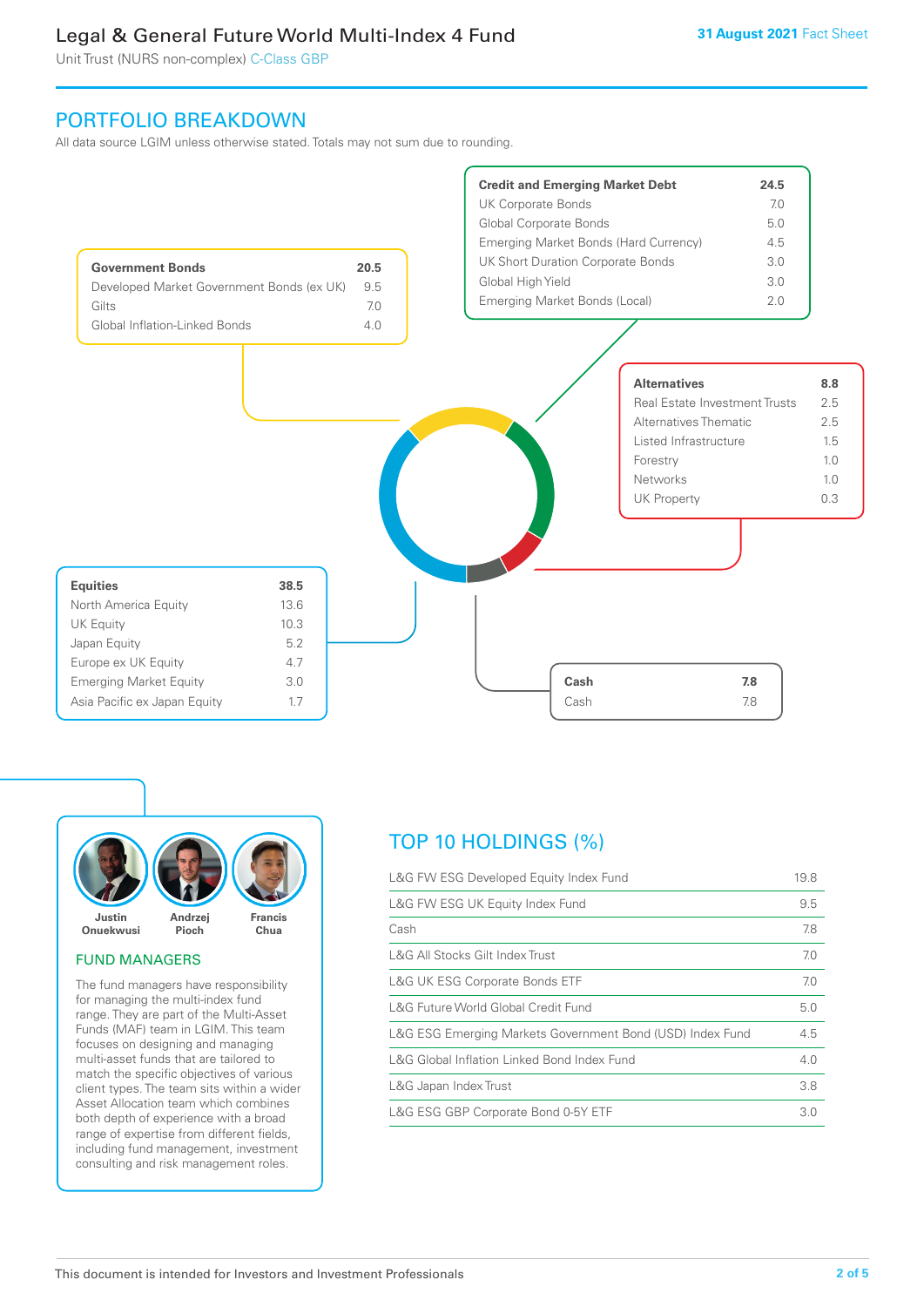Unit Trust (NURS non-complex) C-Class GBP

**55**

ESG score of comparator

# ESG COMMITMENT

From diesel emissions to oil spills, there have been many tangible examples in recent years of how failures in the way companies are run can have a harmful impact on the environment, society and investor returns. We believe responsible investing can mitigate the risk of such outcomes and has the potential to improve returns through the integration of environmental, social and governance (ESG) considerations, active ownership and longterm thematic analysis.

# ESG SCORE

We score companies based on environmental, social and governance factors. The ESG Score is aligned to our engagement and voting activities. As a result, this portfolio has an aggregate ESG Score of **59** versus a mainstream comparator of **55**.

ESG scores and carbon metrics are calculated for the portion of the portfolio that invests in LGIM's Future World funds.



# ENVIRONMENTAL PERFORMANCE

**/100 /100**

Carbon dioxide (CO2) is the most significant contributor to greenhouse gas emissions which are driving climate change. Compared to the unadjusted comparator, the fund will have a different exposure to current and future sources of carbon dioxide emissions.



**59**

ESG score of fund

### CARBON RESERVES INTENSITY

Carbon reserves are fossil fuels (coal, oil and gas) which, if burnt, will become the carbon emissions of the future. To meet global climate change targets, the unabated use of fossil fuels is expected to decline over time.

The figures below are a measure of the size of carbon reserves held by the fund's underlying companies.

**80%** Lower carbon reserves intensity than the unadjusted comparator



Tonnes of CO<sub>2</sub>e<sup>i</sup> per \$1 million **of enterprise value including cash (EVIC)**

The fund has 80% lower carbon reserves intensity<sup>ii</sup> compared to the unadjusted comparator.

The difference in carbon reserves intensity means that for every \$1 million invested in the fund, the exposure to carbon reserves through the underlying companies is reduced by an amount equivalent to **1734 tonnes of CO<sub>2</sub>e** compared to having invested in the unadjusted comparator.



**49%** Lower carbon footprint than the unadjusted comparator

# CARBON FOOTPRINT

Following the global Paris Agreement on climate change, companies in all sectors are expected to reduce their emissions to prepare and adapt for a low-carbon economy.



**Tonnes of CO2 e per \$1 million of EVIC**

The fund has **49%** lower carbon footprint compared to the unadjusted comparator. Carbon footprint describes the relationship between the carbon emissions of a company and its EVIC<sup>ii</sup>.

The difference in carbon footprint means that the fund has selected companies where, for the same level of EVIC, the associated emissions<sup>iv</sup> are lower by **32 tonnes of CO<sub>2</sub>e** compared to the unadjusted comparator<sup>v</sup>.



For further information please go to www.lgim.com/esginfo Ø

**The comparator for this fund is a bespoke asset-weighted blend\* of Solactive market-capitalisation indices in equities and credit. \*The blend will evolve over time in line with the actual asset allocation of the multi-asset fund.**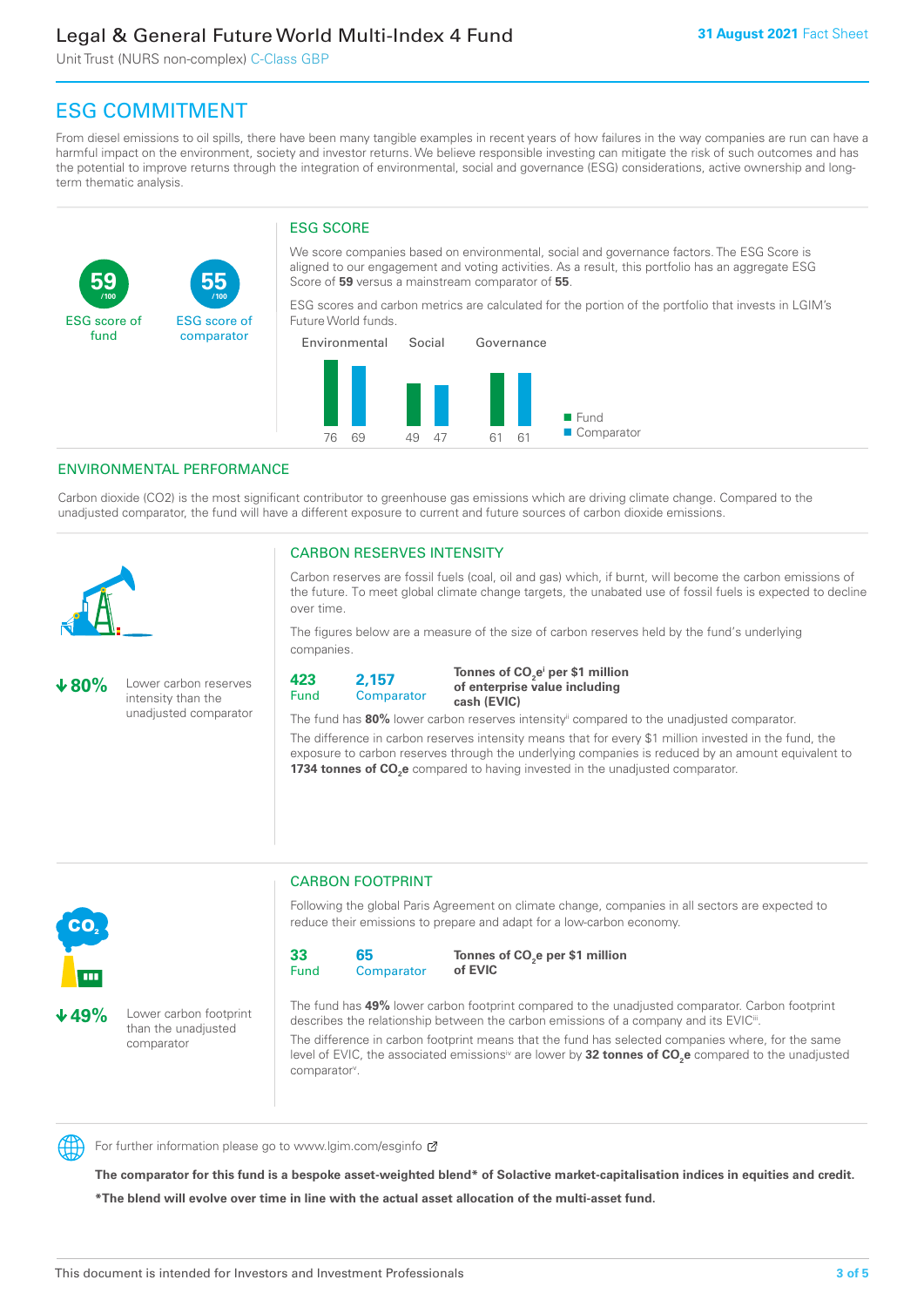Unit Trust (NURS non-complex) C-Class GBP

# **NOTES**

 $^\mathrm{i}$  Carbon dioxide equivalent (CO<sub>2</sub>e) is a standard unit to compare the emissions of different greenhouse gases.

ii This metric looks at the embedded carbon in the fossil fuel reserves owned by a company, divided by a company's enterprise value (including cash), to adjust for company size. This represents a carbon reserves intensity score for a company.

iii The choice of this metric follows best practice recommendations from the **Task Force on Climate-related Financial Disclosures.**

iv Data on carbon emissions from a company's operations and purchased energy is used.

v This measure is the result of differences in the weights of companies between the index or the fund and the comparator, and does not depend on the amount invested in the fund. It describes the relative 'carbon efficiency' of different companies in the comparator (i.e. how much carbon was emitted per unit of sales) or in the fund, not the contribution of an individual investor in financing carbon emissions.

#### **Third Party Disclaimers and Information**

Unless otherwise indicated all data contained in this factsheet is sourced from Legal & General Investment Management Limited. Where this document contains third party data ("Third Party Data"), we cannot guarantee the accuracy, completeness or reliability of such Third Party Data and accept no responsibility or liability whatsoever in respect of such Third Party Data, or in respect of any loss or damage suffered by you, your client or any other party arising in connection with either the provision of Third Party Data or any inaccuracies, errors or omissions, regardless of cause in any Third Party Data.

Where we use third party data within this document, it is never used directly and instead it forms the basis of our own calculations; we do so under licence and with the providers' legal permission.

While all reasonable endeavours are taken to ensure the data provided is accurate, it is important to note that the data providers assume no responsibility for errors or omissions and cannot be held liable for damage arising from our use of their data within our calculations. Information is for recipients' internal use only.

Source: HSBC© HSBC 2021.

Powered by Refinitiv Information.

Powered by Sustainalytics 2021.

Source: ISS.